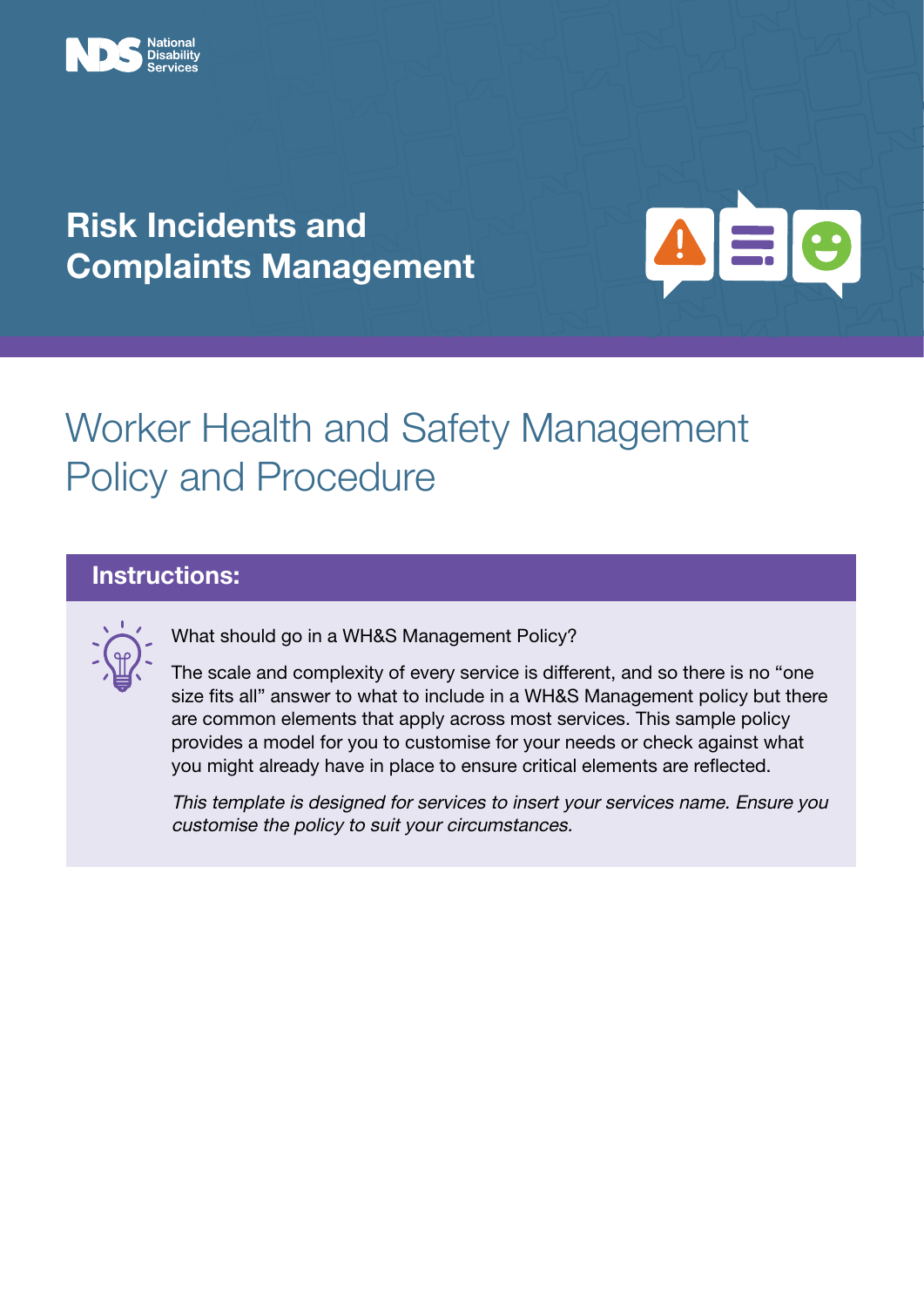



# Worker Health and Safety Management Policy and Procedure

#### Purpose and scope

(This describes what you aim to achieve with this policy and what parts of your business it applies to)

To describe the processes - used to prevent and reduce injury and harm to individuals.

#### What is worker health and safety management?

(This describes an introduction and definitions that relate to the policy, such as worker health and safety refers to the management of risks to the health and safety of everyone in your workplace)

#### Roles and responsibilities

(This includes the roles and responsibilities of all staff and board –where relevant)

| Responsibility for risk assessment,<br>management, monitoring, and<br>reporting lies with:                                                                                                               |  |
|----------------------------------------------------------------------------------------------------------------------------------------------------------------------------------------------------------|--|
| Responsiblity for ensuring risk management<br>procedures below are followed and staff are<br>aware of the procedures lies with:                                                                          |  |
| All staff are responsible for maintaining an<br>awareness of potential risks in their area of<br>responsibility. They are also responsible for<br>notifying this person of any potential or actual risk: |  |

#### Types of risk to be managed

(This identifies the scope of your risk policy)

Risks to workers, visitor's contractors are captured under WH&S P&P, as per requirements under the NDIS Practice Standard Verification. Also mention any insurance conditions that may apply to your risk management.